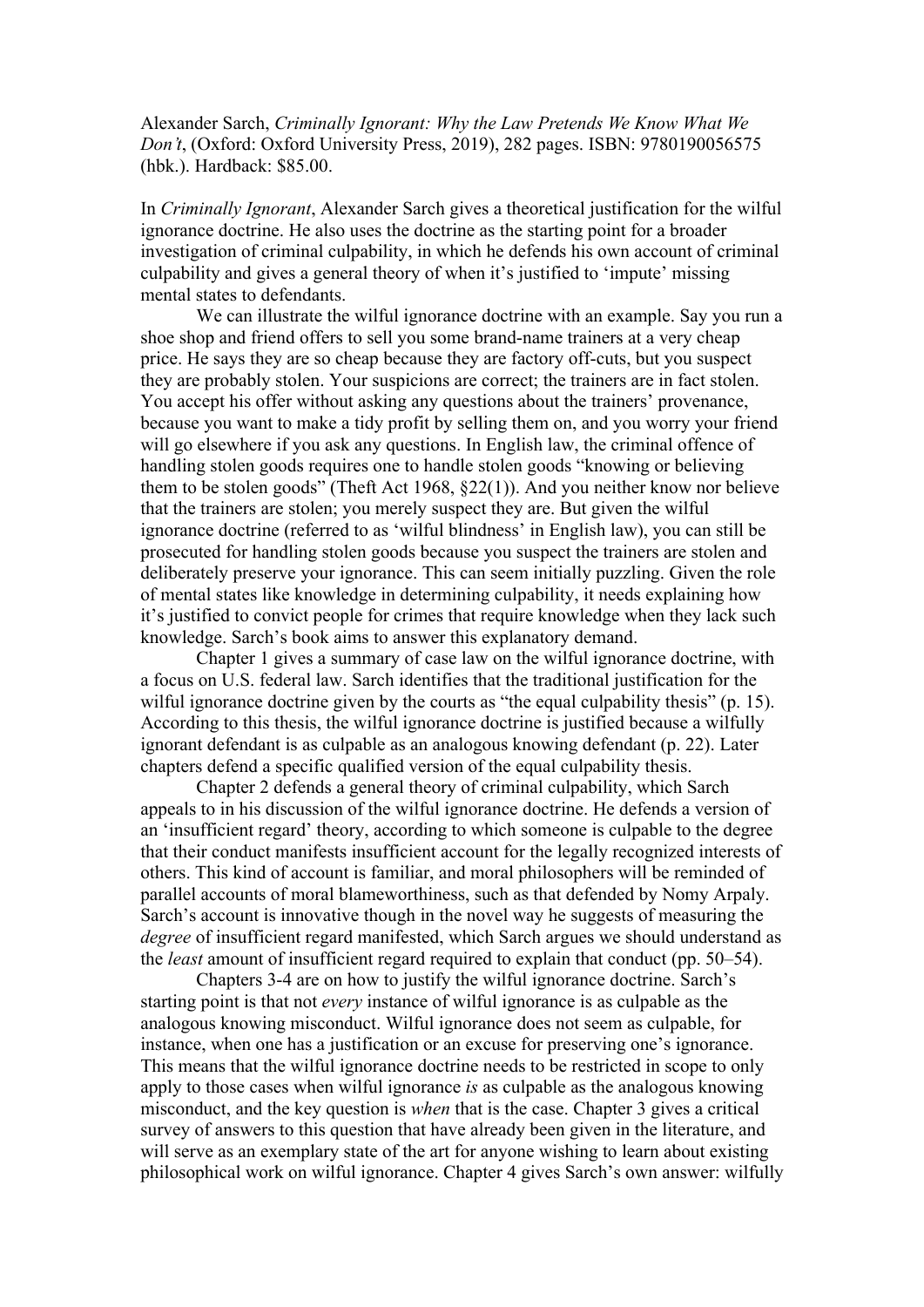ignorant defendants *do* look as culpable as analogous knowing defendants when they culpably violate the "duty to reasonably inform oneself" (p. 115). This is a conditional duty one has *if* one suspects that the relevant proposition is true (e.g. if you suspect the trainers you're buying are stolen), a duty to acquire more information about whether the proposition is in fact true. This, Sarch claims, provides the correct restriction on the wilful ignorance doctrine.

Chapter 5 steps back and discusses the broader issue of imputation principles in the criminal law, of which the wilful ignorance doctrine is one example. Others include the voluntary intoxication doctrine, which holds that a defendant can be deemed to be reckless (i.e. aware of a risk) if their unawareness stems from voluntary intoxication, and the felony murder doctrine appealed to by U.S. courts, according to which one can be convicted of murder despite lacking the relevant intent, if one causes death in the course of committing a felony. Sarch here gives a general theory of when such imputation principles are justified and when they are not. On Sarch's account, imputing a missing mental state to a defendant is justified when a) the defendant manifests the *same degree of insufficient regard* as an analogous defendant who has the relevant mental state, and b) the defendant manifests insufficient regard to the *same set of interests* (pp. 158–60). This chapter was one of the book's strongest points, and really advances theoretical understanding of imputation principles by offering a systematic test of when they're justified. Sarch proves this point in Chapters 6-8, where he defends a number of novel imputation principles in the neighbourhood of the wilful ignorance doctrine.

This is an excellent book. It's clear and well-argued, and any philosopher working on wilful ignorance and other culpability imputation principles is going to have to engage with it. I cannot here give the book the full critical discussion it deserves, so I'll restrict myself to a single broader comment on how the question of wilful ignorance is framed. Justifying the wilful ignorance doctrine is understood by Sarch as requiring us to say something *positive* about the wilfully ignorant defendant. It is assumed that knowledge is positively inculpating, so we need to say something positive about the wilfully ignorant defendant which inculpates him to the same degree as the knowing defendant. Sarch does this by arguing that (some) wilfully ignorant defendants manifest the same degree of insufficient regard as knowing ones.

But this does not seem to be the only way to understand the role of knowledge and ignorance in criminal culpability. We could instead start from the idea that ignorance often excuses wrongdoing, and then see the question we need to answer as why ignorance does not excuse if it's wilful. With the question framed in this way, the wilful ignorance doctrine may be easier to understand. This is because it's independently plausible that ignorance only excuses when it explains one's behaviour, and not when it merely accompanies one's behaviour. Compare two parallel cases in which you drive over your neighbour's dog. In the first case you run him over when you drive off because, unbeknownst to you, he was sleeping under your car. In the second case, you run him over as you are driving, but don't realise because you're blind drunk. In the first case, but not the second, the fact that you didn't know that the dog was there explains why you ran it over. But in the second case your drunkenness rather than your ignorance explains your behaviour. It would be false to say to your neighbour that you ran over their dog because you didn't know it was there; that would be missing the crucial part of the explanation. It also looks like ignorance only *excuses* when it explains one's behaviour, as in the first case, and not when it does not, as in the second case. This is not to say you necessarily lack any excuse in the